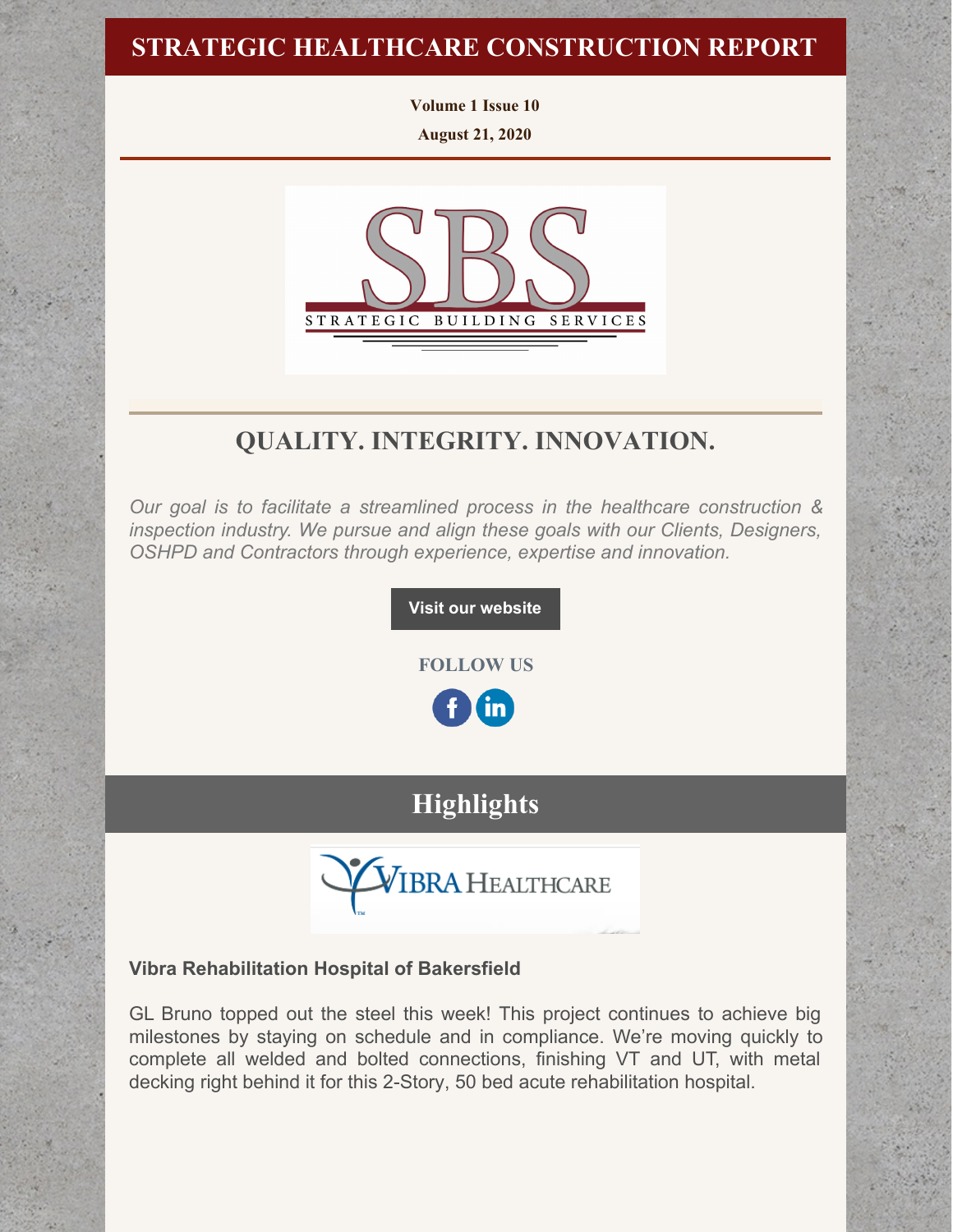

**Visit Vibra [website](https://www.vibrahealthcare.com/)**



## **Childrens Hospital**

SBS is excited to continue to grow our partnership with CHLA as new projects are awarded to us. We are now providing IOR Services for 16 active projects, which vary in type and scale. Leading the inspections are IOR's Mike Wallace and Brent Fieldhouse. Through coordination with the Design Professionals, Jacobs Engineering, the various Contractors and OSHPD, we're continuing to make forward progress and reaching milestones.



**Visit CHLA [website](https://www.chla.org/)**

**SBS LABS**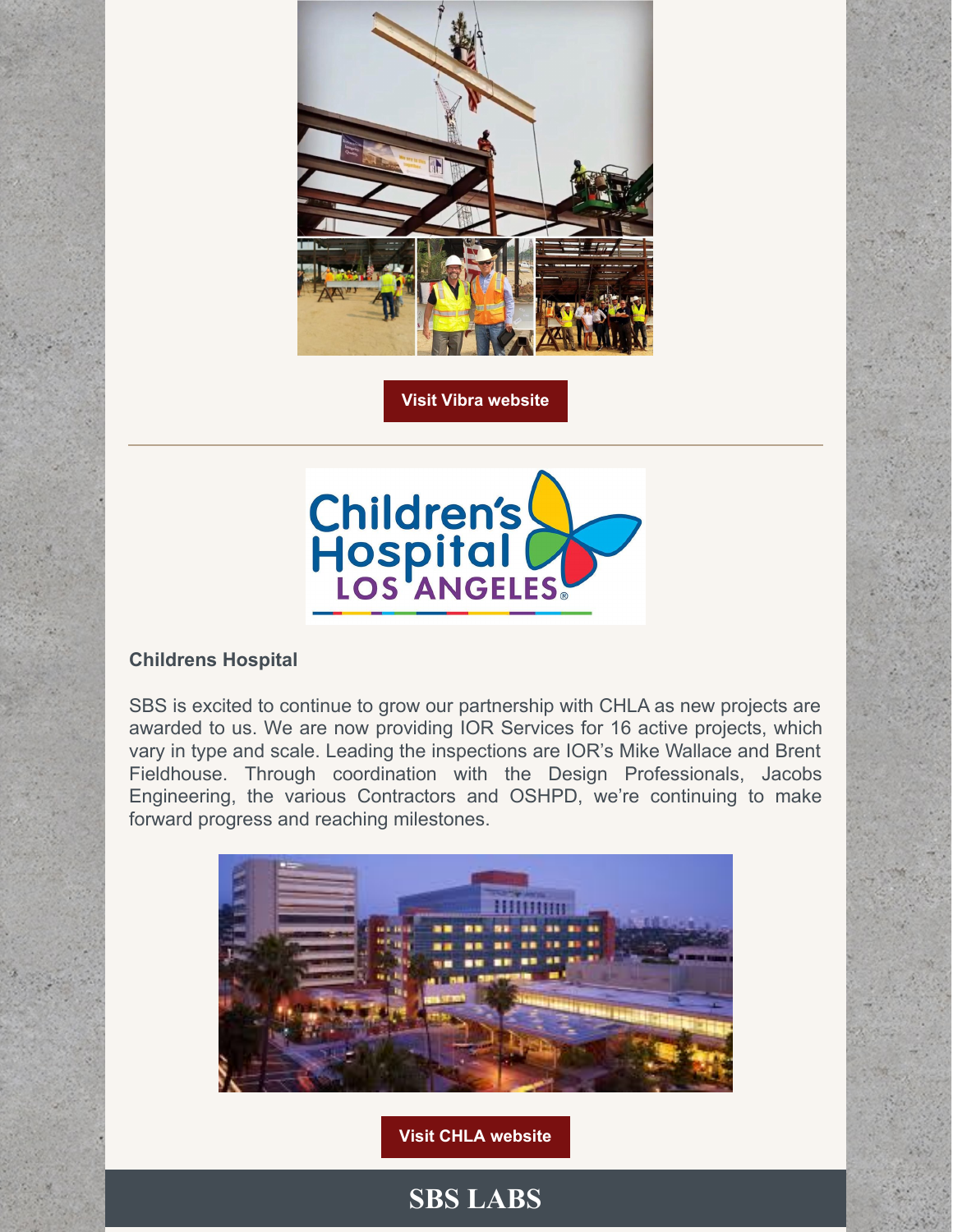

**The healthcare construction industry can be very technical and it takes years of experience to accurately navigate through the process. We wanted to use this newsletter as not only reading about what SBS is up to, but also as a tool that can provide helpful information for you on your next OSHPD project. Here is this week's topic that we've experienced in the past and hopefully is beneficial to you:**

At SBS LABS, we pride ourselves on educating our staff members with the industries latest practices through a series of OSHPD webinars, relevant agency webinars/tutorials, and our own in-house training to support our clients and colleagues.

**This week SBS LABS would like to share the following item to look out for on your next Food Handling Establishment:**

## **2019 California Plumbing Code**

317.0 Food-Handling Establishment

317.1 General. Food or drink shall not be stored, prepared, or displayed beneath soil or drainpipes unless those areas are protected against leakage or condensation from such pipes reaching the food or drink as described below. Where building design requires that soil or drain pipes be located over such areas, the installation shall be made with the least possible number of joints and shall be installed to connect to the nearest adequately sized vertical stack with the provisions as follows:

(1) Openings through floors over such areas shall be sealed watertight to the floor construction.

(2) Floor and shower drains installed above such areas shall be equipped with integral seepage pans.

(3) Soil or drainpipes shall be of an approved material as listed in Table 1701.1 and Section 701.2. Materials shall comply with established standards. Cleanouts shall be extended through the floor construction above.

(4) Piping subject to operation at temperatures that will form condensation on the exterior of pipe shall be thermally insulated.

(5) Where pipes are installed in ceilings above such areas, the ceiling shall be of the removable type or shall be provided with access panels to form a ready access for inspection of piping.

A specific item we wanted to bring up is #1 of CPC 317.1

When a soil or drain pipe penetrates the floor above a kitchen or dining room with a food serving area and not sealed water tight to the floor construction, what are your options?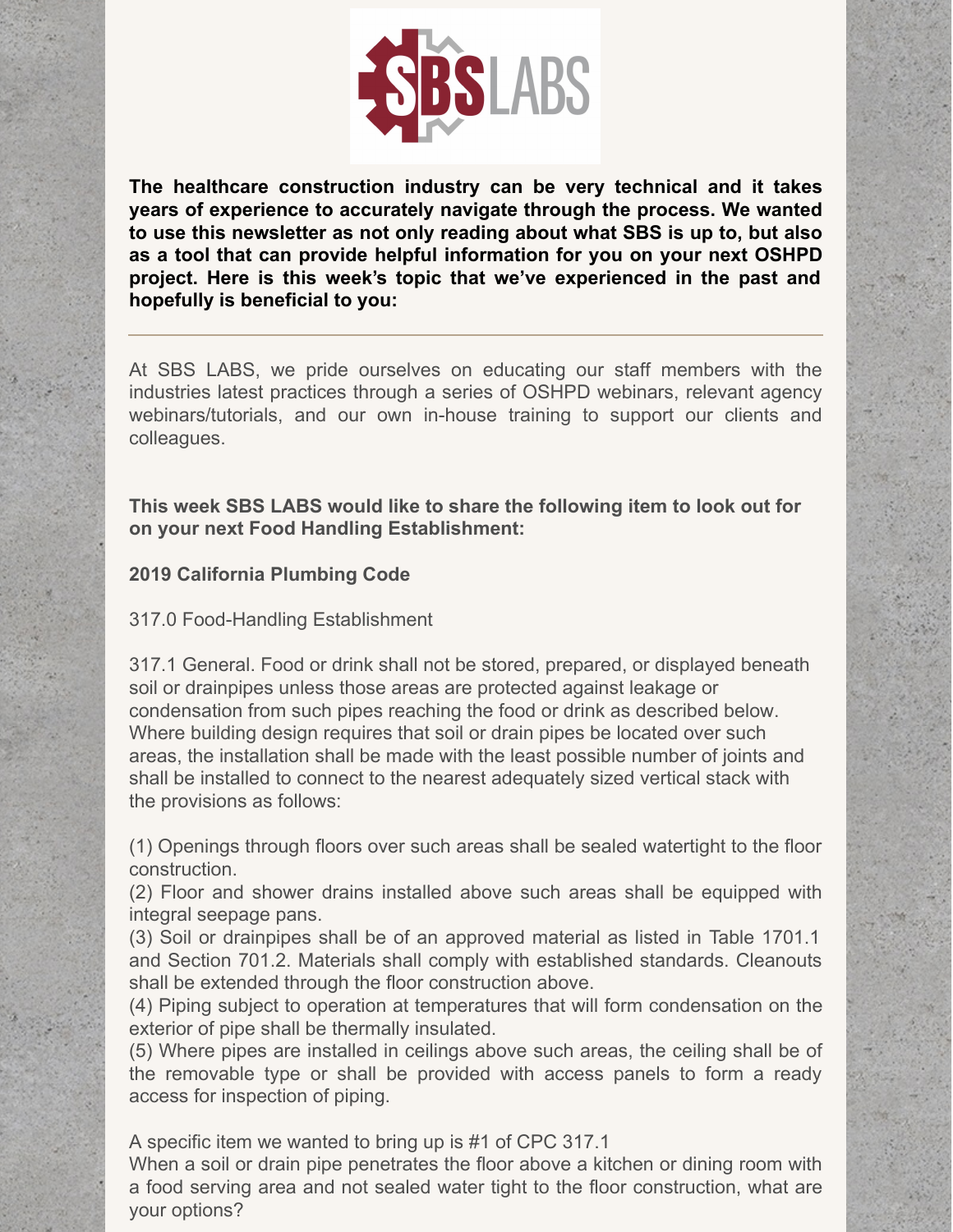**Q: Can you use a W rating that is a part of the fire stop system to achieve the plumbing code requirement?** A: Yes

### **Q: What is a W Rating?**

A: W Ratings as identified by UL:

- Applicable to incidental water
- 3 Ft WC Pressure Head / 72 Hr Exposure
- Firestop subjected to water exposure, followed by standard fire and hose stream tests
- Firestop systems assigned a W Rating

#### **Q: What common fire stop systems have a W rating?**

A: Hilti: CA-J-1149 (make sure to check for the footnotes) 3M: CA-J-1001 (make sure to check for the footnotes) STI: CA-J-1240 (make sure to check for the footnotes)

As SBS LABS continues the journey of formalizing material to share with you, please take a moment to subscribe to our Youtube Channel to stay on top of all of the latest with **SBS [LABS.](https://www.youtube.com/channel/UCfR7qiqf9X9tzNf1jD-an_Q)**

### **[Contact](http://www.strategic-building.com/contacts) SBS**

# **Newsworthy**

# **ASHE** Education

ASHE has a wealth of information on the health care physical environment. They continue to develop and evolve programs and certifications to address the everchanging challenges that health care professionals face.

Visit the link below for a summary and registration options to their webinars.

#### **Visit ASHE [website](https://www.ashe.org/education/webinars-1)**



Join BDA for this Zoom webinar to hear from the Dignity Health, Community Hospital of San Bernardino, Riverside Community Hospital, Loma Linda University Health and Dignity Health, St. Bernardine Medical Center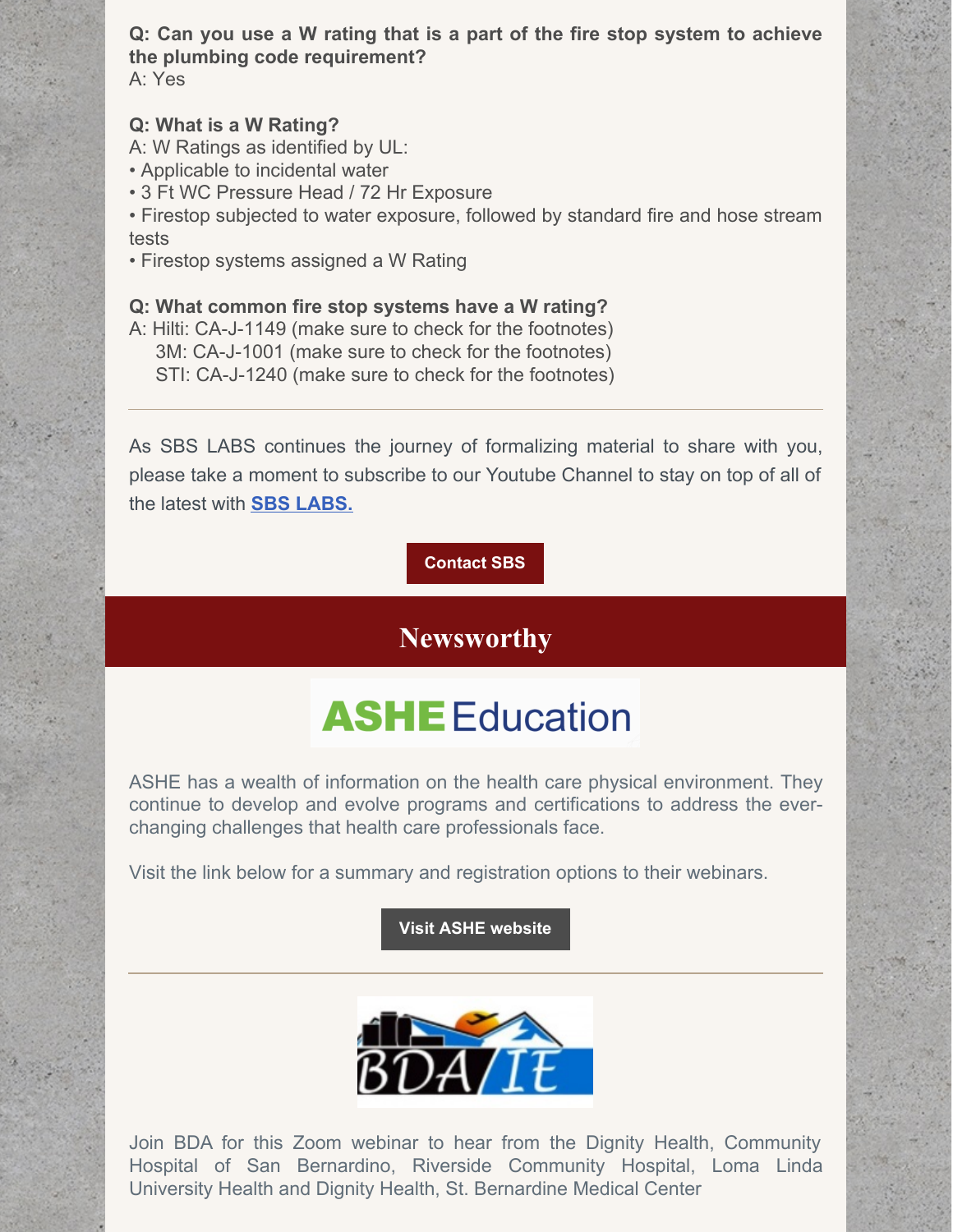with Moderator Jennifer Baker, DBIA, LEED AP Project Manager, Kitchell

**August 25 | 12:00 p.m. to 1:30 p.m. PST**

**Click here to [Register](http://bdaie.net/wp/)**

# **BISNOW**

Join this webinar as posted by Bisnow **THE STATE OF SOCAL HEALTHCARE CRE AUGUST 27 AT 11:30 PST**

A 2-panel, 70-minute webinar on building and designing hospital systems and MOBs of the future

**Click here to [Register](https://www.bisnow.com/webinar/los-angeles/the-state-of-socal-healthcare-cre-5747?modal=login)**

### **SDG&E SEMINAR JOINED BY OSHPD**

**Back to Normal? How to Revert to Pre-COVID-19 Hospital Conditions** *with OSHPD RCO John Schrenk & CO Joel Sanders*

## **"If you missed this seminar, click the video below to view the entire presentation."**

In response to the COVID-19 pandemic, many hospitals have implemented measures to treat positive patients, including setting-up makeshift negative pressure patient rooms. With a new study conducted by the University of Oregon providing evidence of SARS-CoV-2 RNA contamination of air handling units' path of flow, reverting to original, pre-COVID-19 conditions may not be that simple. This short webinar provides a forum for authorities having jurisdiction as well as healthcare professionals, administrators, engineers, contractors, and maintenance personnel to prepare for the challenges ahead in getting back to normal within the hospital environment.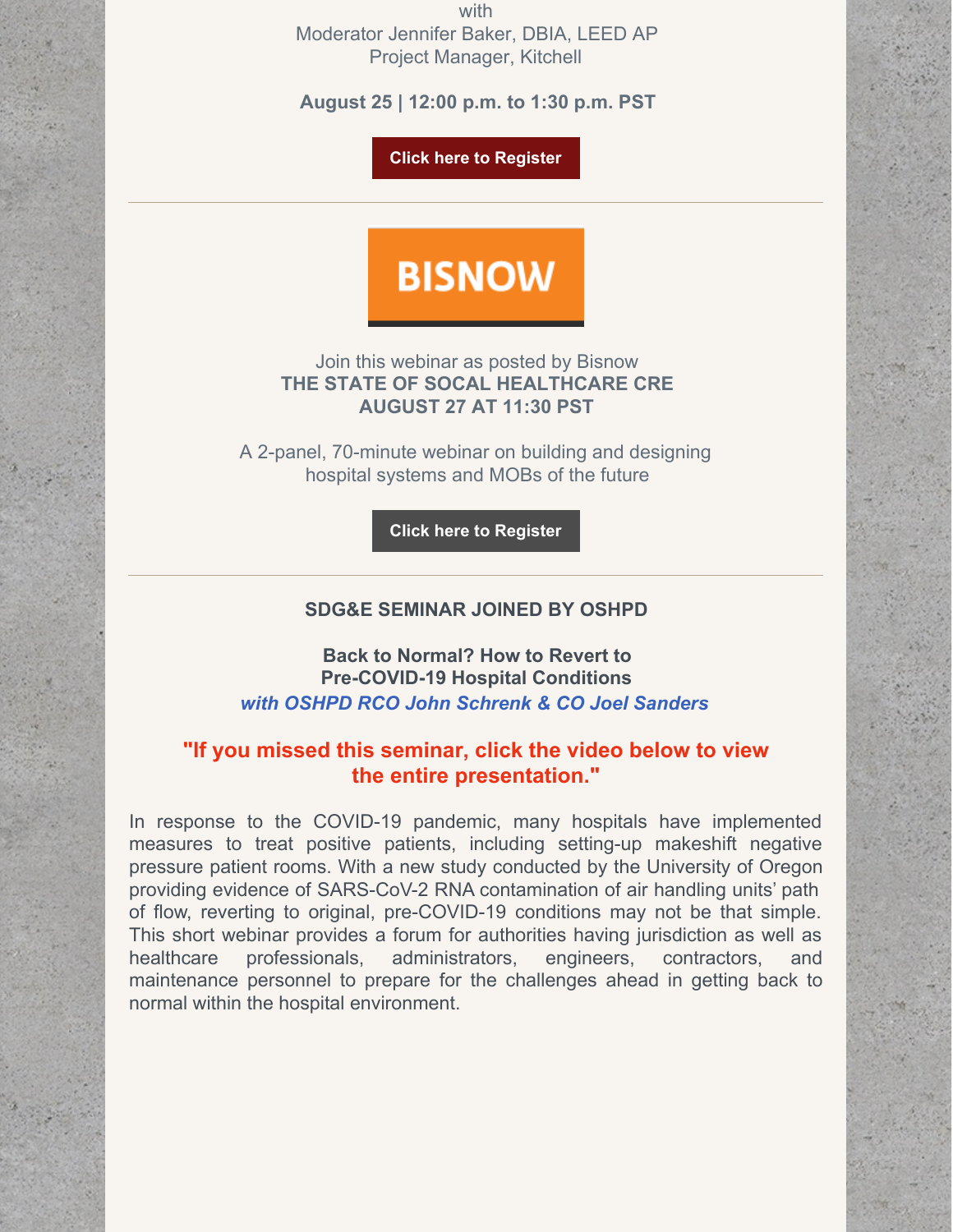

**Speakers Frank Shadpour, PE, CxA, LEED AP** Principal, SC Engineers

**John Schrenk** Regional Compliance Officer, Health Facilities Construction, OSHPD

> **Joel Sanders** Compliance Officer, OSHPD

## **OSHPD Building Safety & Construction Webinars**

### **Equipment Anchorage per PIN 68**

**Fixed, Interim, Mobile, Movable, Other and Temporary Equipment** OSHPD PIN 68 clarifies which type of equipment is required to be anchored, restrained, or permitted to be unanchored to meet the functional needs of hospitals.

This webinar focuses on what is needed to be shown on the construction documents to identify which equipment falls in each classification.

To register, click on the date below.

**[Tuesday,](https://register.gotowebinar.com/register/5079370295224287247) August 25, 2020** 10:00 – 11:30 a.m., Pacific Time It's free to participate.

For more details, **[click](https://oshpd.ca.gov/ml/v1/resources/document?rs:path=/Construction-And-Finance/Documents/Hospital-Building-Safety-Board/Seminar/2020/PIN-68-Flyer-8-25-20-A.pdf) here** for the flyer.

**Part 10 Existing Building Code – Renovations** Date: TBD | Registration information coming soon!

**California Energy Code for Healthcare Facilities** Date: TBD | Registration information coming soon!

**Remodel CAN 2-102.6** Date: TBD | Registration information coming soon!